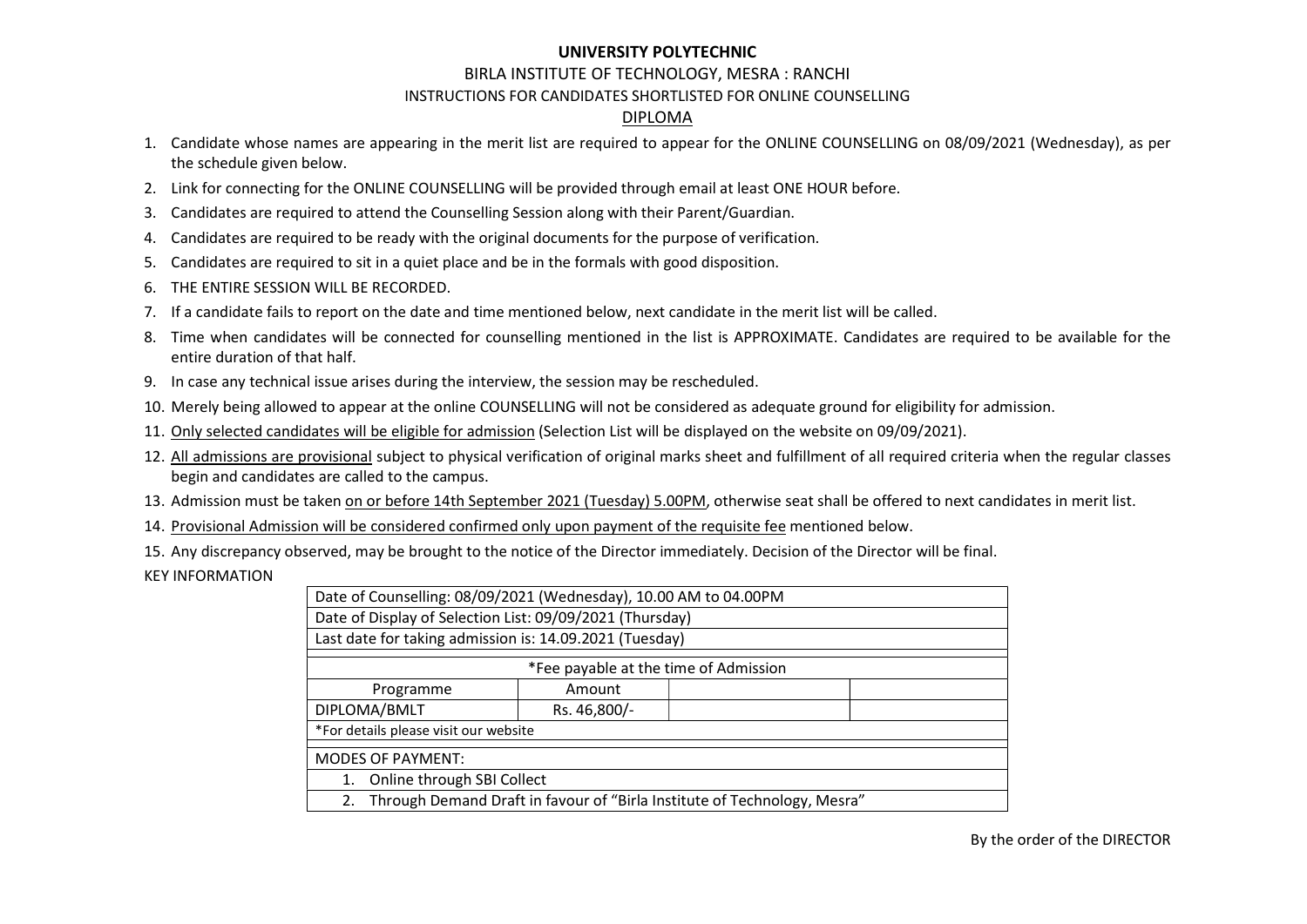## UNIVERSITY POLYTECHNIC BIRLA INSTITUTE OF TECHNOLOGY, MESRA : RANCHI

# DIPLOMA IN ENGINEERING ADMISSION-2021(3rd Round)- Merit List

## CATEGORY- ST

Date: 7.9.2021

| S.N. | CatNo  | Form No.         | Name           |              |               | Gender | AVG.<br><b>MARKS</b><br>(MATHS<br>&<br><b>SCIENCE</b> ) | Overall<br>$%$ of<br>Marks | Maths | YOP  | Board       | DOB |                |      |
|------|--------|------------------|----------------|--------------|---------------|--------|---------------------------------------------------------|----------------------------|-------|------|-------------|-----|----------------|------|
|      |        |                  |                |              |               |        |                                                         |                            |       |      |             |     |                |      |
| 1    | ST0008 | UPOLYF977        | SAMIR          | KACHHAP      |               | М      | 78.5                                                    | 80.6                       | 71    | 2021 | JAC         | 25  | 1              | 2006 |
| 2    | ST0003 | D21 304          | <b>ANKIT</b>   | <b>MUNDA</b> |               | M      | 75.5                                                    | 78.4                       | 85    | 2020 | CBSE        | 18  | 4              | 2003 |
| 3    | ST0005 | D21 305          | AMAL           | XALXO        |               | M      | 66.5                                                    | 74.6                       | 68    | 2021 | <b>ICSE</b> | 20  | 10             | 2005 |
| 4    | ST0004 | UPOLYF569        | <b>ISHANK</b>  | RAJ          | <b>ORAON</b>  | M      | 65                                                      | 75.8                       | 75    | 2019 | CBSE        | 24  | $\overline{2}$ | 2004 |
| 5    | ST0007 | UPOLYF987        | <b>BIKASH</b>  | <b>TOPPO</b> |               | M      | 64.5                                                    | 77.2                       | 56    | 2021 | JAC         | 1   | 1              | 2002 |
| 6    | ST0001 | D21 301          | NIKITA         |              | <b>KUMARI</b> | F.     | 60                                                      | 69.4                       | 68    | 2019 | JAC         | 31  | 8              | 2003 |
| 7    | ST0010 | AKASH            | <b>KISKU</b>   |              |               | M      | 59.5                                                    | 63.6                       | 59    | 2019 | JAC         | 15  | 12             | 2004 |
| 8    | ST0009 | <b>UPOLY1017</b> | <b>UTKARSH</b> | <b>EKKA</b>  |               | M      | 49.5                                                    | 69.6                       | 49    | 2019 | <b>ICSE</b> | 1   | 4              | 2003 |
| 9    | ST0011 | <b>UPOLY1020</b> | AMAN           | <b>VARUN</b> | <b>EKKA</b>   | M      | 45                                                      | 59.4                       | 48    | 2021 | CBSE        | 5   | 6              | 2005 |

## CATEGORY- COMMON MERIT LIST

| S.N. | CatNo         | Form No.  | Name           |              | Gender | AVG.<br><b>MARKS</b><br>(MATHS<br>&<br>SCIENCE) | Overall<br>$%$ of<br>Marks | Maths | YOP | Board | DOB         |    |   |      |
|------|---------------|-----------|----------------|--------------|--------|-------------------------------------------------|----------------------------|-------|-----|-------|-------------|----|---|------|
|      | <b>UR0004</b> | UPOLYF989 | <b>PIYUSH</b>  | <b>KUMAR</b> |        | M                                               | 95                         | 88.2  | 99  | 2019  | <b>JAC</b>  | 15 | 8 | 2004 |
|      | ST0008        | UPOLYF977 | SAMIR          | KACHHAP      |        | M                                               | 78.5                       | 80.6  | 71  | 2021  | <b>JAC</b>  | 25 |   | 2006 |
|      | OBC0006       | UPOLYF425 | <b>JAYKANT</b> | <b>KUMAR</b> |        | M                                               | 77                         | 85.6  | 74  | 2021  | <b>ICSE</b> | 27 | 8 | 2005 |